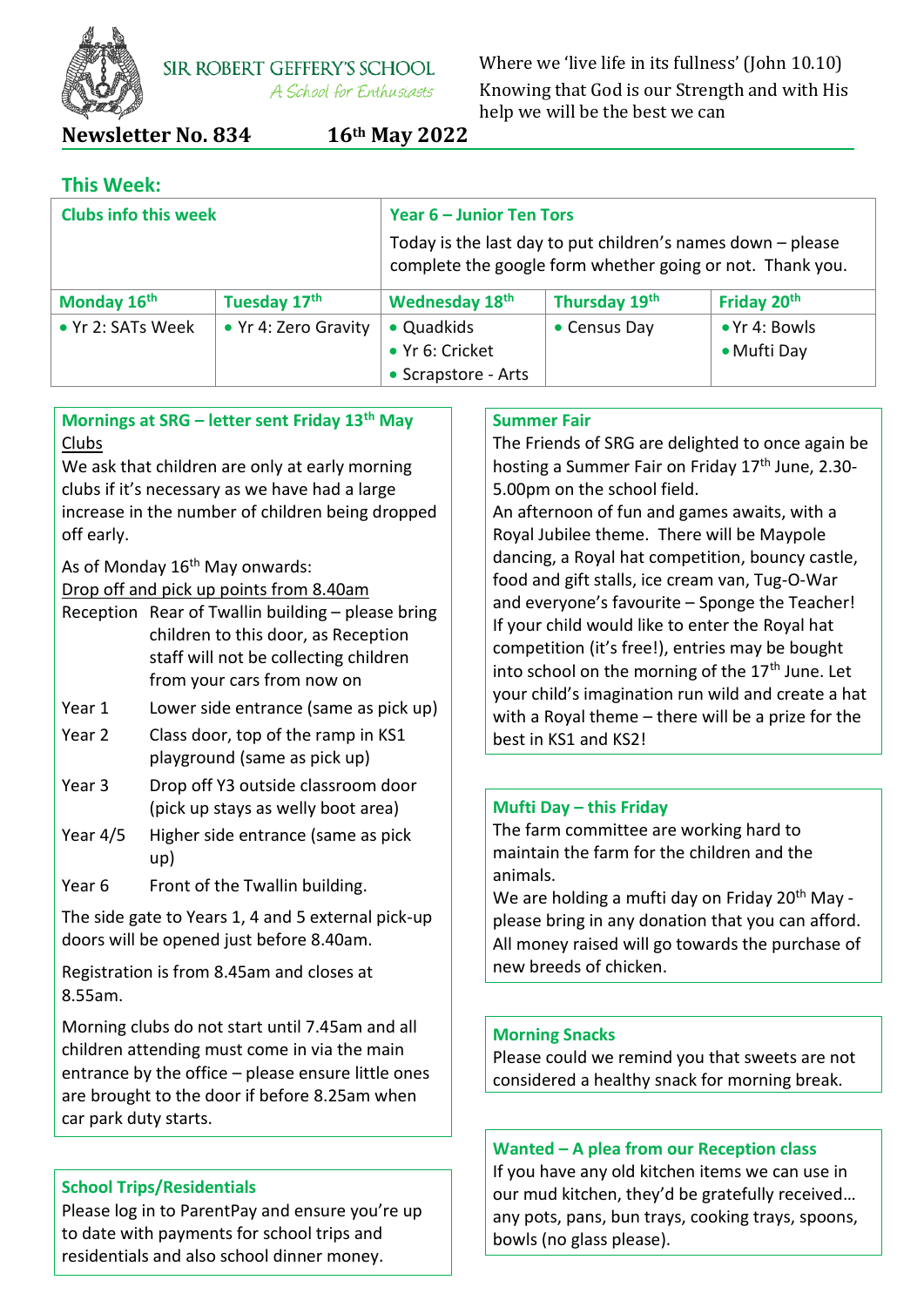#### **Free School Meals**

Please, please, please sign up for Free School Meals if you are eligible. We receive additional funding and children become eligible for discounted music lessons and other activities, so please still apply even if your child is in KS1 and receives a free meal anyway. Our budget is always tight and this makes a difference. If you think you may be eligible, follow the link below. This additional money lasts for six years even if your circumstances change. The funding given to schools makes a real difference to your child and what we can offer.

[https://www.cornwall.gov.uk/schools-and](https://www.cornwall.gov.uk/schools-and-educat%20ion/schools-and-colleges/school-meals/)[educat ion/schools-and-colleges/school-meals/](https://www.cornwall.gov.uk/schools-and-educat%20ion/schools-and-colleges/school-meals/)

Free school meals eligibility criteria: A child is eligible for free school meals if their parent/carer (or the child themselves) receives any of the following benefits:

- Universal Credit (provided you have an annual net earned income of no more than £7,400, as assessed by earnings from up to three of your most recent assessment periods).
- Income Support (IS)
- Job Seekers' Allowance (Income-Based) and equal based Job Seekers Allowance
- Income Related Employment and Support Allowance (ESA-IR) and equal based Employment and Support Allowance
- Child Tax Credit (CTC) with an annual income of less than £16,190
- Working Tax Credit run-on paid for 4 weeks after you stop qualifying for Working Tax Credit
- Guarantee Element of Pension Credit (GPC)
- Immigration and Asylum Act 1999 (IAA) Supports If you are claiming the benefits listed below you are not eligible for free school meals. This is regardless of what other benefits/credits are being claimed.
- Working Tax Credit
- Contribution-Based Job Seeker's Allowance and/or Contribution-Based Employment and Support Allowance

There are different eligibility criteria for families who are not entitled to benefits (NRPF - No Recourse to Public Funds.

## **Mathletics**

Congratulations to Ashton B, who has achieved his 7th Gold Mathletics Award this week.

## **Dates for your Diary**

Mon 23 May Able Writers 26-27 May Yr 4: Residential

Tue 24 May Yr 5: Zero Gravity

**Reminder Friday 27th May**

Pre-School's Wraparound care (Club 3.30) will only run to 4.30pm.

| 30May-3Jun  | <b>Half Term</b>         |
|-------------|--------------------------|
| $6-7$ Jun   | Yr 6: Jnr Ten Tors       |
| Thu 9 Jun   | Cake Sale                |
| Wed 15 Jun  | Sports Day               |
| Fri 17 Jun  | Summer Fair              |
| w/b 20 June | Yr 6: London residential |
| Thu 7 Jul   | Cake Sale                |
| Fri 15 Jul  | Speech Day               |
| Fri 22 Jul  | Last day of term         |
| Mon 25 Jul  | Inset Day                |
| Tue 26 Jul  | Inset Day                |

## **Accelerated Reader**

Whole school word count: 73,382,903 Total books read: 6,006

## Class word count to date:

| Year 2            | 3,218,092  |
|-------------------|------------|
| Year <sub>3</sub> | 14,819,215 |
| Year 4            | 16,754,795 |
| Year 5            | 30,416,706 |
| Year <sub>6</sub> | 22,993,310 |

## Highest individual word count last week:

| Year 2 Tommy C | Year 3 | Ellis M |
|----------------|--------|---------|
| Year 4 Ruan H  | Year 5 | Ruby C  |
| Year 6 Lucy P  |        |         |
|                |        |         |

Great Progress: Year 2 Ella W Year 3 Libby C Year 4 Ruan H Year 5 Seren W Year 6 Lucy P

Congratulations to Shepherd W who became a 3 Millionaire reader this week.